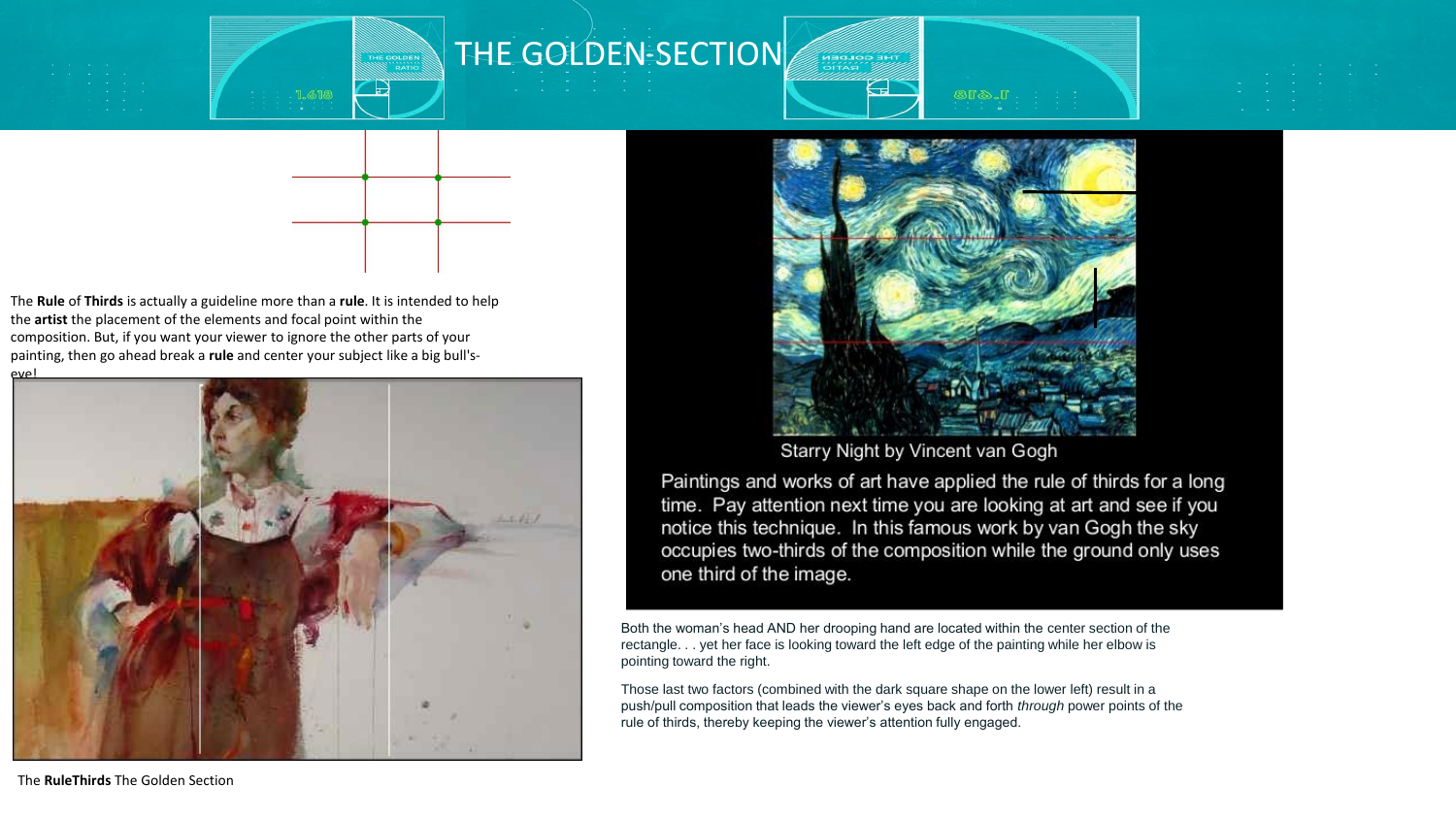



## *What do the Pyramids of Giza and Da Vinci's Mona Lisa have in common with Twitter and Pepsi?*

Quick answer? They are all designed using the Golden Ratio.

The Golden Ratio is a mathematical ratio. It is commonly found in nature, and when used in design, it fosters organic and natural looking compositions that are aesthetically pleasing to the eye. But what exactly is the Golden Ratio and how can you use it to improve your own designs?

What is the Golden Ratio?

Putting it as simply as we can (eek!), the Golden Ratio (also known as the Golden Section, Golden Mean, Divine Proportion or Greek letter Phi) exists when a divided into two parts and the longer part (a) divided by the smaller part (b) is equal to the sum of  $(a) + (b)$  divided by  $(a)$ , which both equal 1.618.

But don't let all the math get you down. In design, the Golden Ratio boils down to aesthetics creating and appreciating a sense of beauty through harmony and proportion. When applied to design, the Golden Ratio provides a sense of artistry; an X-factor; a certain*je ne sais quoi.*









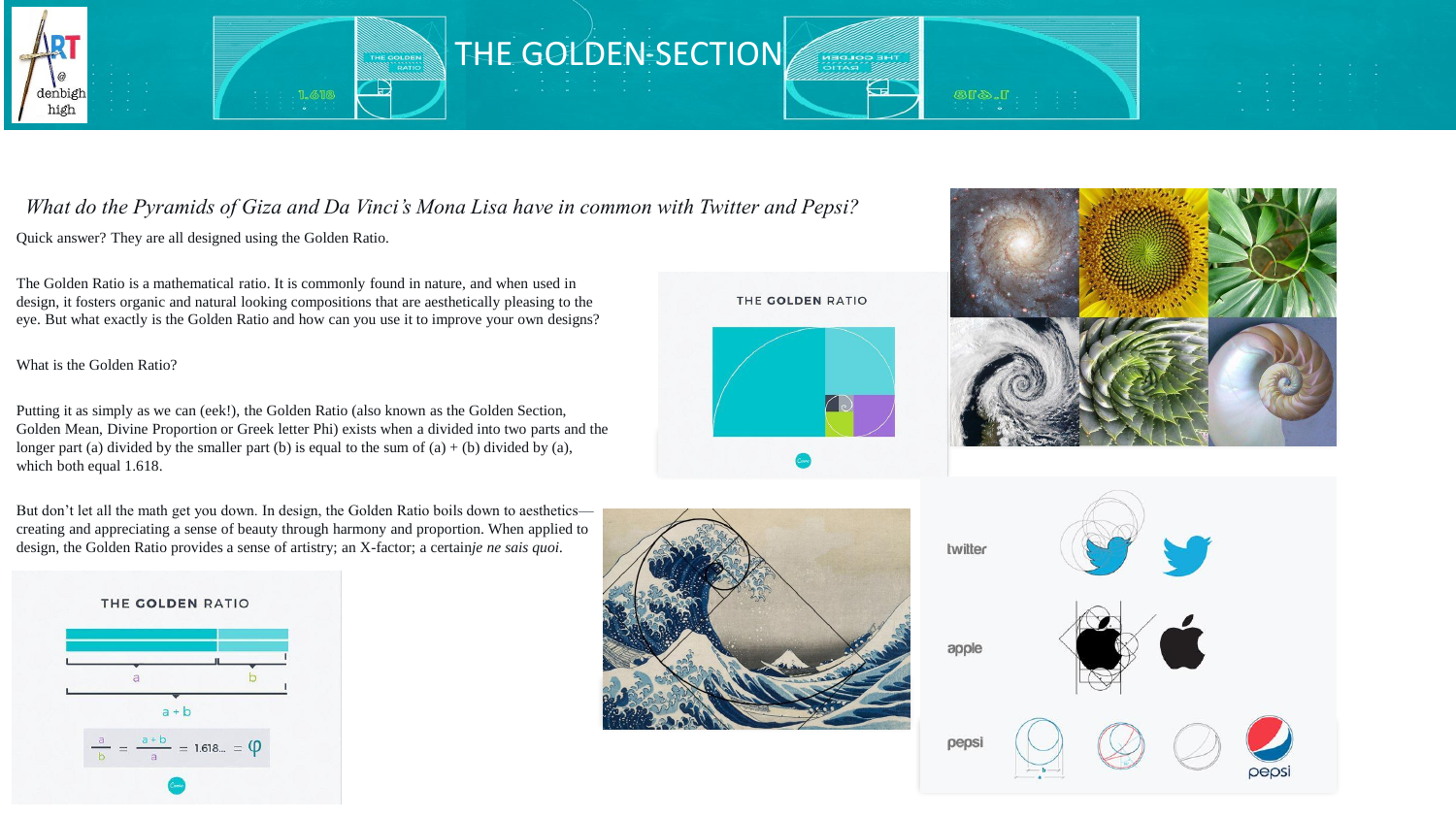